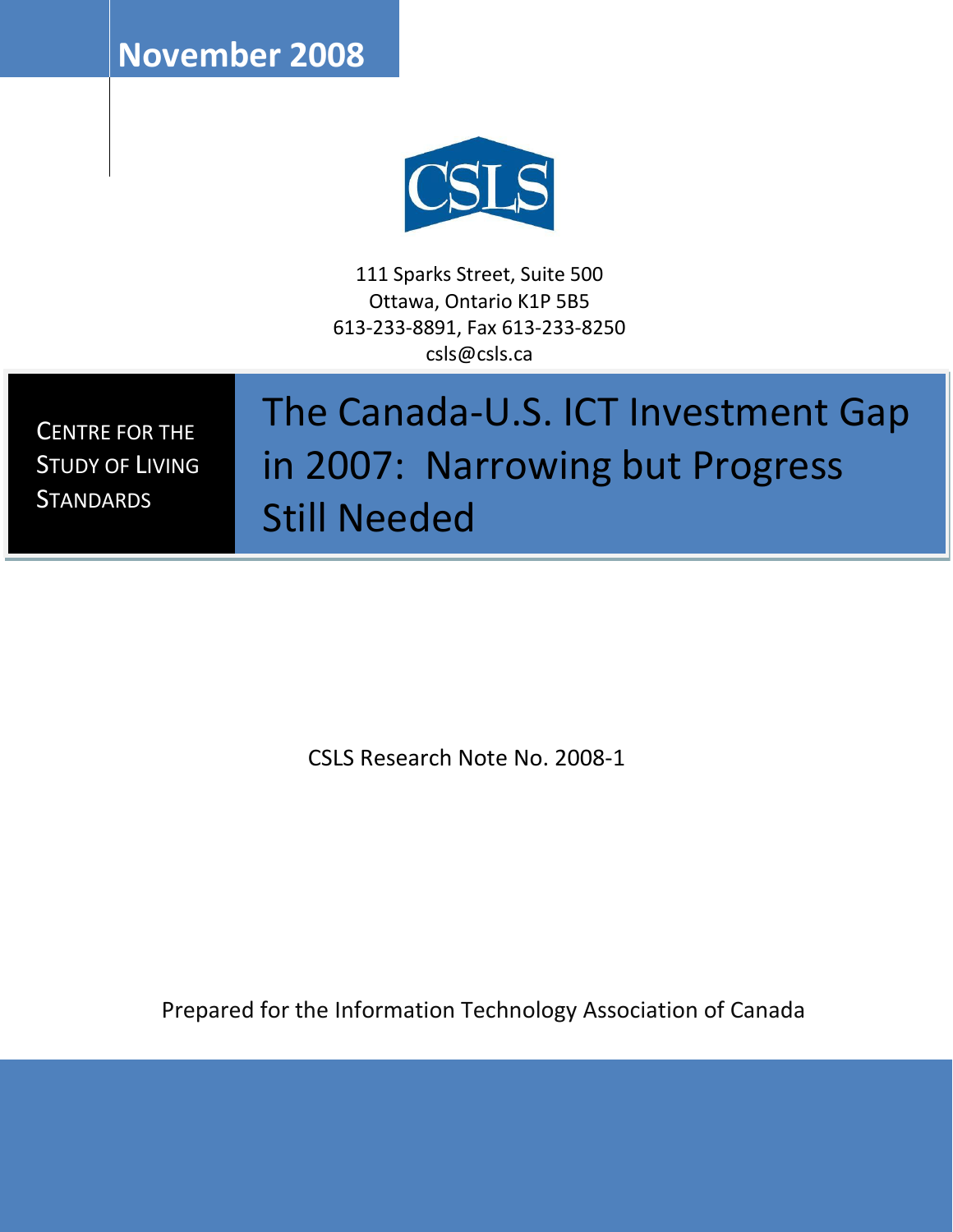# **The Canada-U.S. ICT Investment Gap in 2007: Narrowing but Progress Still Needed**

# **Executive Summary**

This report is based on the Centre for the Study of Living Standards (CSLS) Information and Communication Technology (ICT) database for Canada and the United States that has been updated to 2007. It provides a brief overview of developments in ICT investment in the business sector for both Canada and the United States, focusing on developments in 2007. The report's key findings are the following:

- Measured in domestic currency, growth in nominal ICT investment spending in the United States (8.0 per cent) continued to outpace that in Canada (6.4 per cent) in 2007. Growth in ICT investment per worker in Canada (4.2 per cent) was also lower than that of the United States (7.2 per cent) in 2007, when measured in current dollars.
- ICT prices continued to decline in both Canada and the United States in 2007. However, a strong appreciation (6.1 per cent) of the Canadian dollar lowered ICT prices in Canada relative to the United States.
- Canada's relatively weak performance in nominal ICT investment growth reflects the steeper fall in ICT prices in Canada. When measured in constant 2002 dollars, real ICT investment increased by 20.0 per cent in Canada, compared to 12.8 per cent in the United States. Real ICT investment per worker also increased at a higher rate in Canada (17.5 per cent) than in the United States (11.9 per cent) in 2007.
- Due to the sharper ICT price declines in Canada, Canadian firms invested more in terms of ICT per worker than their American counterparts, when expressed in a common currency. This led to a 2.0 percentage-points decrease in the Canada-U.S. ICT investment per worker gap in 2007, measured in Purchasing Power Parity (PPP)-adjusted dollars. The ICT investment per worker gap remained significant however, with PPP-adjusted ICT investment per worker in Canada still at 62.6 per cent of investment per worker in the United States.
- The size of the Canada-U.S. ICT investment per worker gap has significantly narrowed in the computers ICT component, but has changed little in the communication equipment and software components. Measured in the same currency, computer investment per worker in Canada as a proportion of that of the United States reached 99.8 per cent in 2007, while communication equipment investment per worker was 58.0 per cent of that of the United States, and software investment was 49.4 per cent of that of the United States.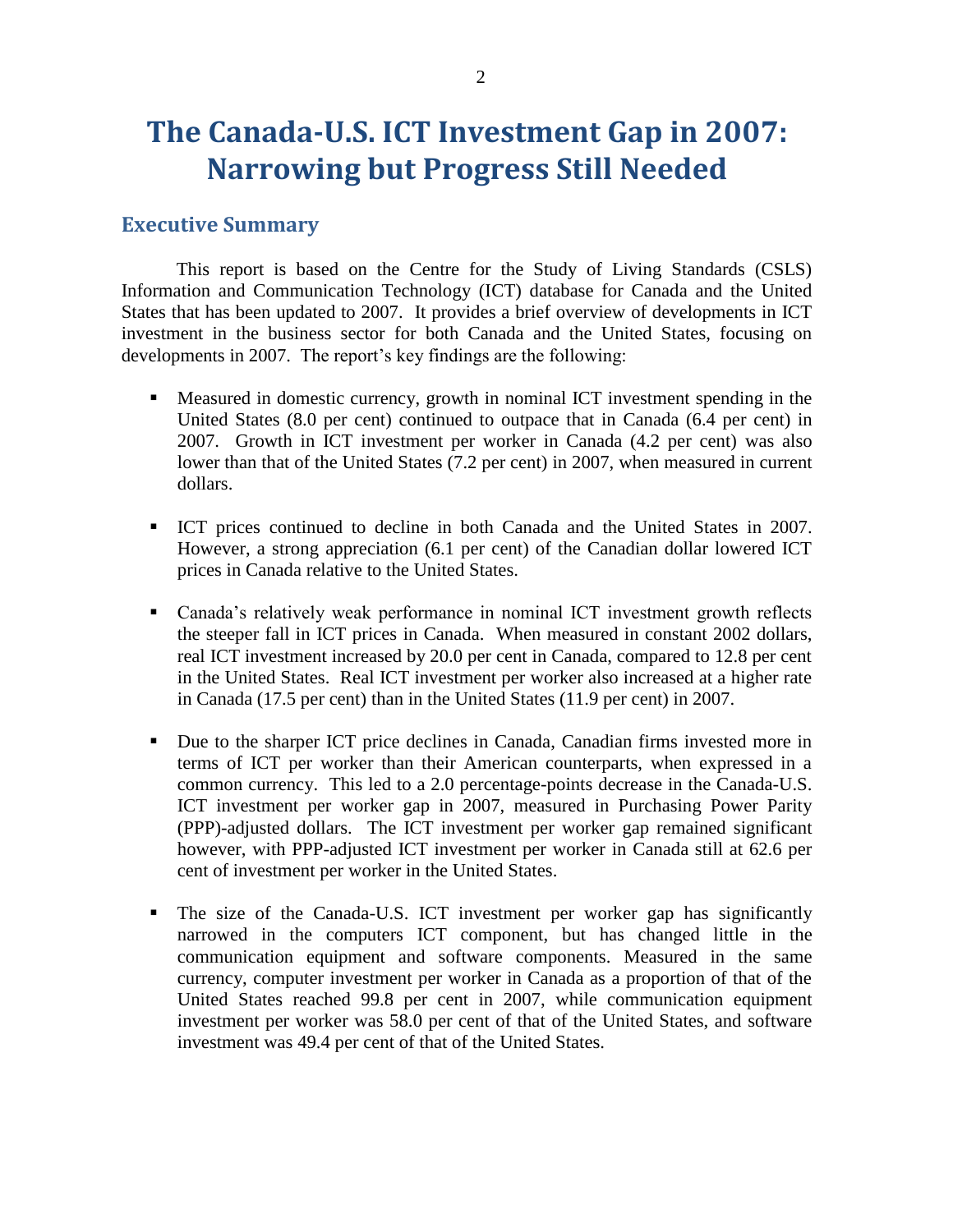# **The Canada-U.S. ICT Investment Gap in 2007: Narrowing but Progress Still Needed**

### **I. Introduction**

This report is based on the Centre for the Study of Living Standards (CSLS) Information and Communication Technology (ICT) database for Canada and the United States that has been updated to  $2007$ .<sup>1</sup> The ICT database provides real and current dollar estimates of ICT investment and ICT capital stock in Canada and the United States for 20 North American Industry Classification System (NAICS) sectors, and on a per worker basis. The data are presented for the three ICT components: computers, communication equipment, and software. The report provides a brief overview of developments in ICT investment in the business sector for both Canada and the United States, focusing on developments in 2007. It complements a report prepared by CSLS for the Information Technology Association of Canada (ITAC) in July 2008, which focused exclusively on developments in Canadian ICT spending in 2007, and provides an update of a CSLS research report published in February 2008, which examined the Canada-U.S. ICT investment gap.<sup>2</sup>

# **II. ICT Investment in Canada and the United States**

#### **A. Nominal ICT Investment Growth**

ICT investment growth in the business sector in 2007 was higher than that of 2006 for both Canada and the United States. Measured in domestic currency, nominal growth of ICT investment spending in the United States continued to outpace nominal growth in Canada in 2007 (Chart 1). When measured in domestic currencies, business sector ICT investment increased by 6.4 per cent to 29.7 billion dollars in Canada, and by 8.0 per cent to 419.8 billion dollars in the United States, in 2007 (Table 1).

Nominal growth in investment in the computer and software components<sup>3</sup> was slower for Canada than for the United States in 2007, while investment in communication equipment grew at a higher rate in Canada (Chart 1).

<sup>&</sup>lt;sup>1</sup> Available online at [http://www.csls.ca/data/ict.asp.](http://www.csls.ca/data/ict.asp)

<sup>&</sup>lt;sup>2</sup> The document "Overview of Development in ICT Investment in Canada, 2000-2007" was prepared for the Information Technology Association of Canada (ITAC) in July 2008. The CSLS report "The Canada-US ICT Investment Gap: An Update" (2008) is available on the CSLS website: [http://www.csls.ca/reports/csls2008-](http://www.csls.ca/reports/csls2008-1.pdf) [1.pdf](http://www.csls.ca/reports/csls2008-1.pdf)<br><sup>3</sup> Statistics Canada has recently revised ICT investment and capital stock data, converting preliminary data

from 2004 and 2005 into final data, and data intentions from 2006 into preliminary data. Total ICT investment has not been significantly altered as the revisions involved an offsetting shift in ICT investment across components. In the revised data, current dollar investment in 2006 was 24.0 per cent higher in computers, 25.0 per cent lower in communication equipment, and 2.6 per cent lower in software investment. As a result, total nominal ICT investment decreased by 1.4 per cent.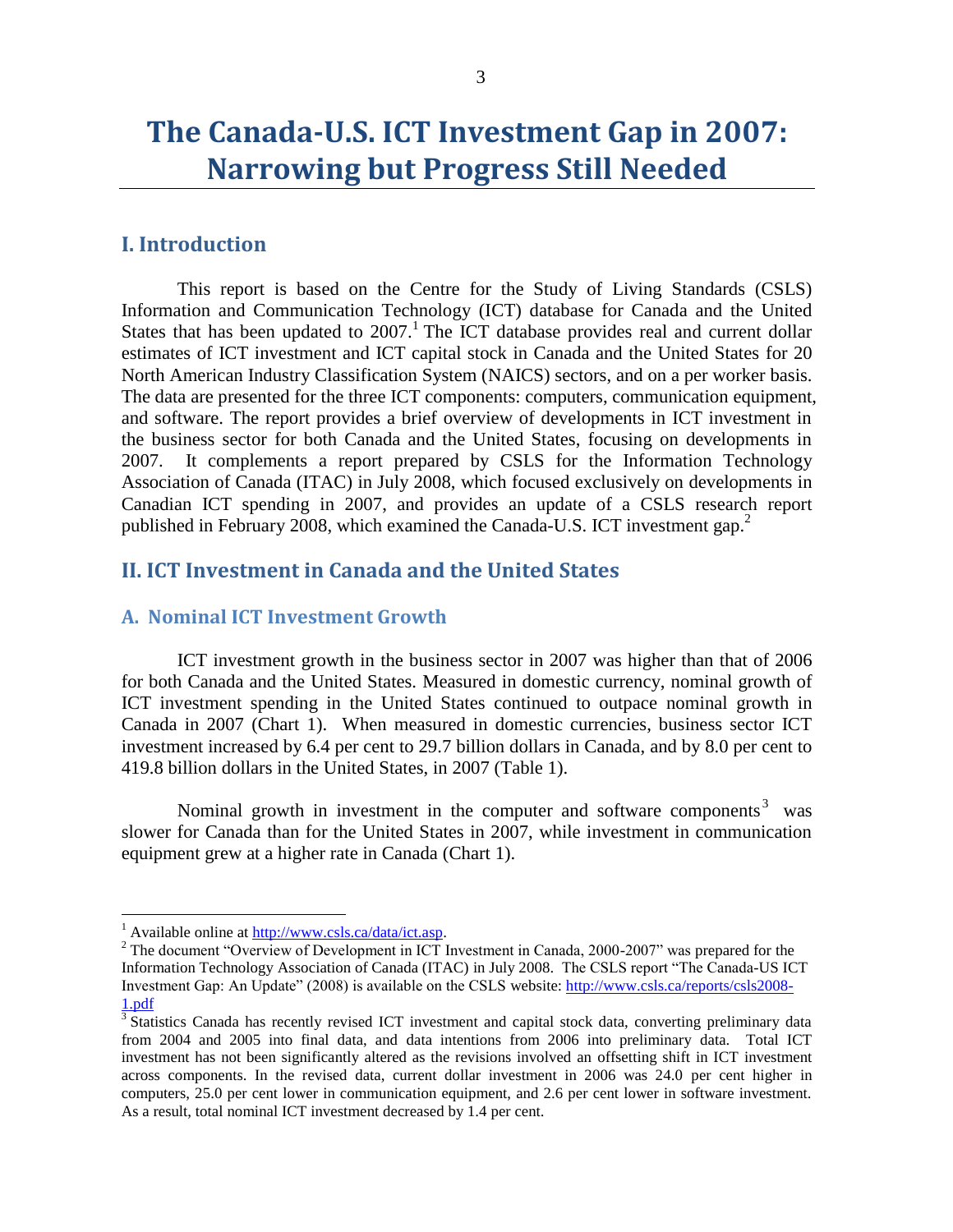

The average annual growth in ICT investment between 2000 and 2007 for Canada (1.5 per cent) remained higher than that of the United States (0.6 per cent) due to the faster recovery of investment growth in computers in Canada that followed the severe drop in investment in computers and in communication equipment in both countries in 2000 and 2001.

#### **B. ICT Prices**

Nominal prices continued to fall in 2007 for all ICT components in Canada, resulting in a decline of 11.3 per cent in overall ICT prices (Chart 2). In particular, computer prices which declined by 10.2 per cent in 2006, declined further by 19.3 per cent in 2007 (Table 1). Communication equipment prices in Canada also declined sharply by 10.1 per cent in 2007, while software prices fell by 4.6 per cent.

In contrast, in the United States, communication equipment and software prices increased in 2007. These price increases were not sufficient to offset the 10.7 per cent decline in computer prices, however, resulting in an overall 4.3-per-cent decline in ICT prices in the United States.



#### **Chart 2: Change in ICT Prices in 2007**

Source: CSLS ICT Database, Tables 17 and 34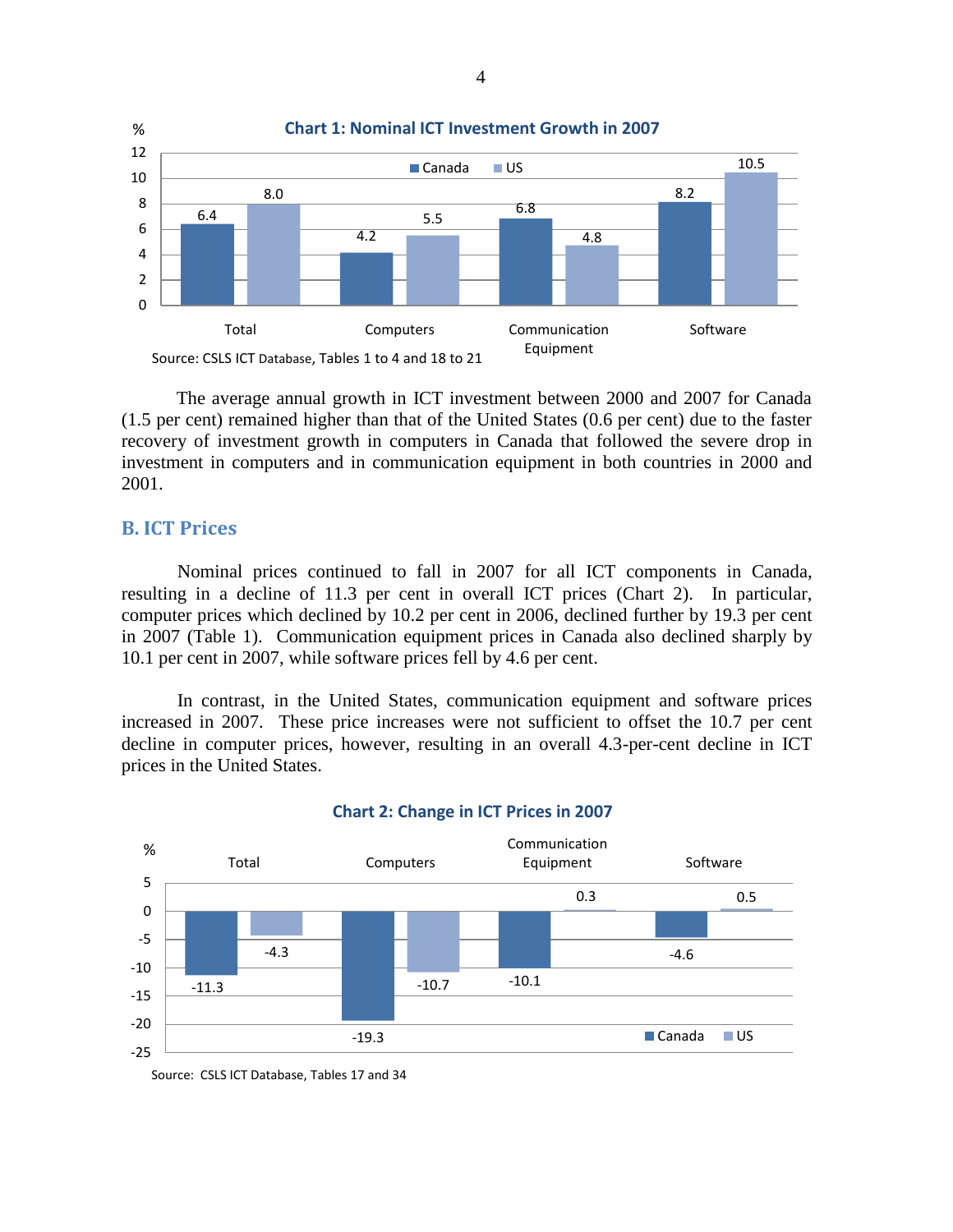|                                                                                             | Canada        |                  |                                                          |          | <b>United States</b> |                  |           |          |
|---------------------------------------------------------------------------------------------|---------------|------------------|----------------------------------------------------------|----------|----------------------|------------------|-----------|----------|
|                                                                                             | Communication |                  |                                                          |          | Communication        |                  |           |          |
|                                                                                             | Total         | <b>Computers</b> | Equipment                                                | Software | Total                | <b>Computers</b> | Equipment | Software |
| Nominal ICT investment growth, domestic currencies (annual or average annual, %)            |               |                  |                                                          |          |                      |                  |           |          |
| 2006                                                                                        | 4.8           | 1.9              | 3.9                                                      | 8.0      | 7.4                  | 8.7              | 10.6      | 5.4      |
| 2007                                                                                        | 6.4           | 4.2              | 6.8                                                      | 8.2      | 8.0                  | 5.5              | 4.8       | 10.5     |
| 2000-2007                                                                                   | 1.5           | 2.1              | $-2.2$                                                   | 3.5      | 0.6                  | $-1.1$           | $-3.2$    | 3.7      |
| 2005-2007                                                                                   | 5.6           | 3.0              | 5.4                                                      | 8.1      | 7.7                  | 7.1              | 7.7       | 7.9      |
| Nominal ICT investment per worker growth, domestic currencies (annual or average annual, %) |               |                  |                                                          |          |                      |                  |           |          |
| 2006                                                                                        | 3.1           | 0.3              | 2.2                                                      | 6.3      | 5.5                  | 6.7              | 8.6       | 3.5      |
| 2007                                                                                        | 4.2           | 2.0              | 4.6                                                      | 5.9      | 7.2                  | 4.7              | 4.0       | 9.7      |
| 2000-2007                                                                                   | $-0.2$        | 0.3              | $-3.9$                                                   | 1.7      | 0.3                  | $-1.5$           | $-3.5$    | 3.4      |
| 2005-2007                                                                                   | 3.7           | 1.1              | 3.4                                                      | 6.1      | 6.3                  | 5.7              | 6.3       | 6.6      |
| Growth in ICT prices (annual or average annual, %)                                          |               |                  |                                                          |          |                      |                  |           |          |
| 2006                                                                                        | $-7.0$        | $-10.2$          | $-4.7$                                                   | $-5.3$   | $-6.7$               | $-12.9$          | $-1.0$    | 1.3      |
| 2007                                                                                        | $-11.3$       | $-19.3$          | $-10.1$                                                  | $-4.6$   | $-4.3$               | $-10.7$          | 0.3       | 0.5      |
| 2000-2007                                                                                   | $-7.3$        | $-13.3$          | $-5.7$                                                   | $-3.1$   | $-5.6$               | $-12.6$          | $-2.6$    | $-0.6$   |
| 2005-2007                                                                                   | $-9.2$        | $-14.9$          | $-7.4$                                                   | $-5.0$   | $-5.5$               | $-11.8$          | $-0.4$    | 0.9      |
|                                                                                             |               |                  | Exchange rate appreciation (annual or average annual, %) |          |                      |                  |           |          |
| 2006                                                                                        | 6.8           |                  |                                                          |          |                      |                  |           |          |
| 2007                                                                                        | 6.1           |                  |                                                          |          |                      |                  |           |          |
| 2000-2007                                                                                   | 4.8           |                  |                                                          |          |                      |                  |           |          |
| 2005-2007                                                                                   | 6.4           |                  |                                                          |          |                      |                  |           |          |
| Real ICT investment growth, domestic currencies (annual or average annual, %)               |               |                  |                                                          |          |                      |                  |           |          |
| 2006                                                                                        | 12.8          | 13.5             | 9.0                                                      | 14.1     | 15.1                 | 24.9             | 11.8      | 4.1      |
| 2007                                                                                        | 20.0          | 29.1             | 18.8                                                     | 13.4     | 12.8                 | 18.2             | 4.5       | 10.0     |
| 2000-2007                                                                                   | 9.5           | 17.8             | 3.7                                                      | 6.8      | 6.6                  | 13.2             | $-0.6$    | 4.3      |
| 2005-2007                                                                                   | 16.3          | 21.0             | 13.8                                                     | 13.7     | 13.9                 | 21.5             | 8.1       | 7.0      |
| Real ICT investment per worker growth, domestic currencies (annual or average annual, %)    |               |                  |                                                          |          |                      |                  |           |          |
| 2006                                                                                        | 10.9          | 11.6             | 7.3                                                      | 12.3     | 13.0                 | 22.6             | 9.7       | 2.2      |
| 2007                                                                                        | 17.5          | 26.4             | 16.3                                                     | 11.0     | 11.9                 | 17.4             | 3.7       | 9.2      |
| 2000-2007                                                                                   | 7.7           | 15.8             | 1.9                                                      | 5.0      | $6.2$                | 12.8             | $-0.9$    | 4.0      |
| 2005-2007                                                                                   | 14.2          | 18.8             | 11.7                                                     | 11.6     | 12.5                 | 19.9             | 6.7       | 5.6      |
| Source: CSLS ICT Database, Summary Tables                                                   |               |                  |                                                          |          |                      |                  |           |          |

**Table 1: Growth in ICT Investment in the Business Sector in Canada and the United States, 2000-2007**

The steeper decline in ICT prices in Canada can be largely attributed to the appreciation of the Canadian dollar against the U.S. dollar, of 6.1 per cent in 2007 (Table 1), as the United States continues to be a major source of Canada's ICT imports.<sup>4</sup> Having a stronger currency means that Canadian firms can purchase more ICT goods, at the same level of planed spending, relative to their American counterparts. Price declines attributable to a currency appreciation are more significant in the computers and communication

<sup>&</sup>lt;sup>4</sup> In 2007, the U.S. share in Canadian imports was 64.8 percent in software, 31.1 percent in computer imports, and 17.7 per cent in communication equipment. Software imports include products comprised in Harmonized System (HS) codes 8523 and 8524. Computer imports include products comprised in HS 8471 (automatic data process machines, magnetic reader, etc., computer hardware). Communications Equipment imports include products comprised in HS 8517 to HS 8522 and HS-8525 to HS-8529. Data source: Industry Canada, Trade Data Online.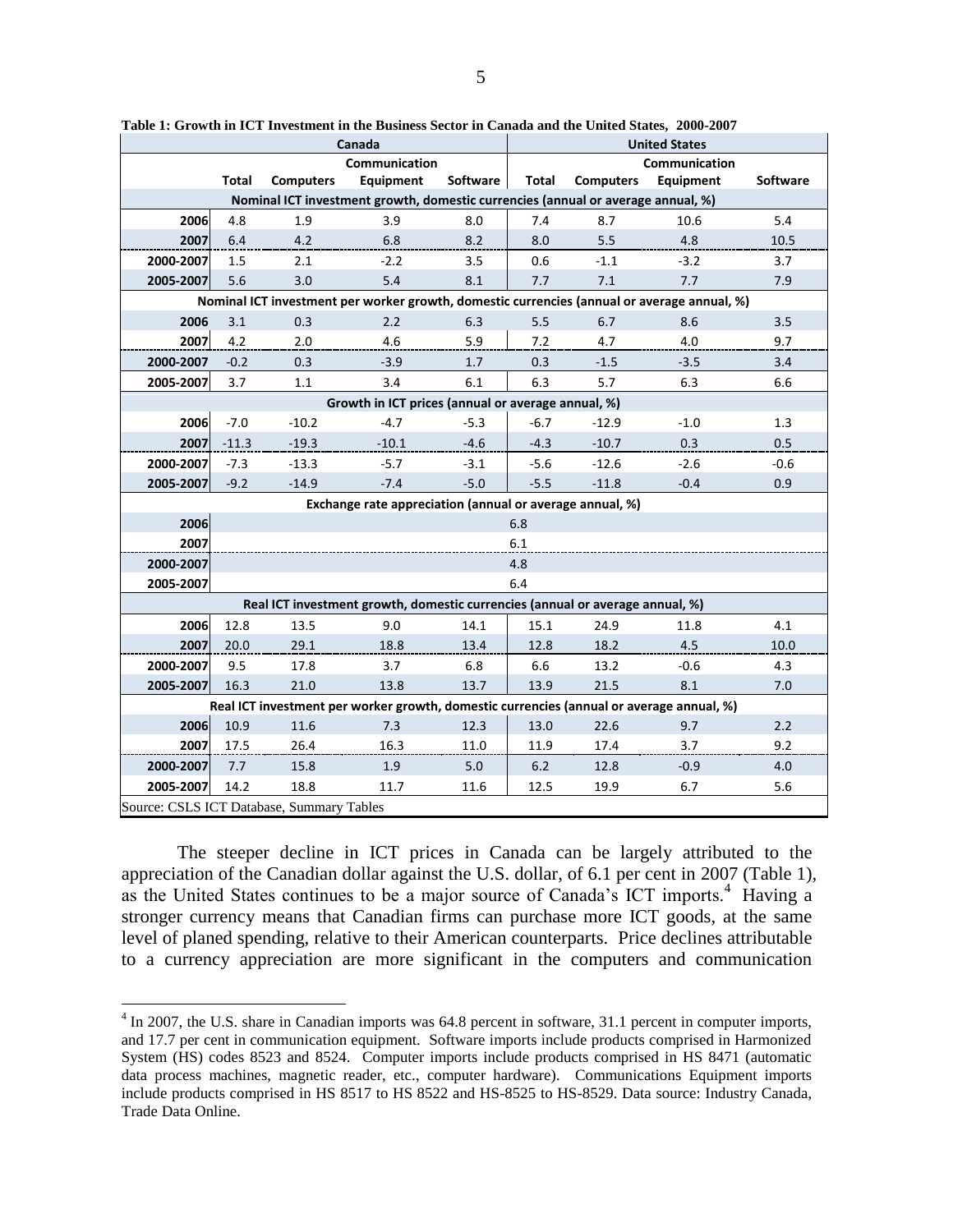equipment components, for which the Canadian imports share of ICT investment is larger than the domestic production share. $5$ 

The strong Canadian currency and the ensuing decline in relative ICT prices therefore have two offsetting effects: On the one hand, Canadian firms' demand for ICT goods increases as the prices they face decline. On the other hand, Canadian firms have less need to increase their ICT budget than their American counterparts – an effect reflected in the slower nominal growth in ICT investment spending in Canada. On a net basis, however, the relative decline in prices has prompted Canadian firm to increase ICT investment spending, as demonstrated by a narrowing of the Canada-U.S. ICT investment per worker gap, measured in Purchasing Power Parity (PPP)-adjusted dollars, which is further discussed in Section III.

#### **C. Real ICT Investment Growth**

 $\overline{a}$ 

A major implication of the sharp decline in ICT prices in Canada is that real ICT investment growth, which is a more relevant measure from a productivity perspective<sup>6</sup>, has been significantly higher than nominal ICT investment growth. In real terms, total ICT investment grew at a higher rate in Canada (20.0 per cent) than in the United States (12.8 per cent) in 2007. In fact, Canada's real investment growth outpaced that of the United States in all three ICT expenditure categories in 2007 (Chart 3).



#### **Chart 3: Real ICT Investment Growth in 2007**

<sup>&</sup>lt;sup>5</sup> Machinery and equipment price indexes (MEPI) for domestic and imported commodities suggest that, unlike computers and communication equipment, which are mostly imported, domestic software accounts for a large share of software investment in Canada (Statistics Canada, CANSIM Table 327-0041). Although MEPI are weighted indexes based on 1997 domestic production and import data, imports continue to account for the largest share of computers and communications equipment investment in Canada.

<sup>6</sup> The CSLS report "The Relationship between ICT Investment and Productivity in the Canadian Economy: A Review of the Evidence" (2006) provides an analysis of the implications of real ICT investment growth for productivity. The report is available on the CSLS website:<http://www.csls.ca/reports/csls2006-05.pdf>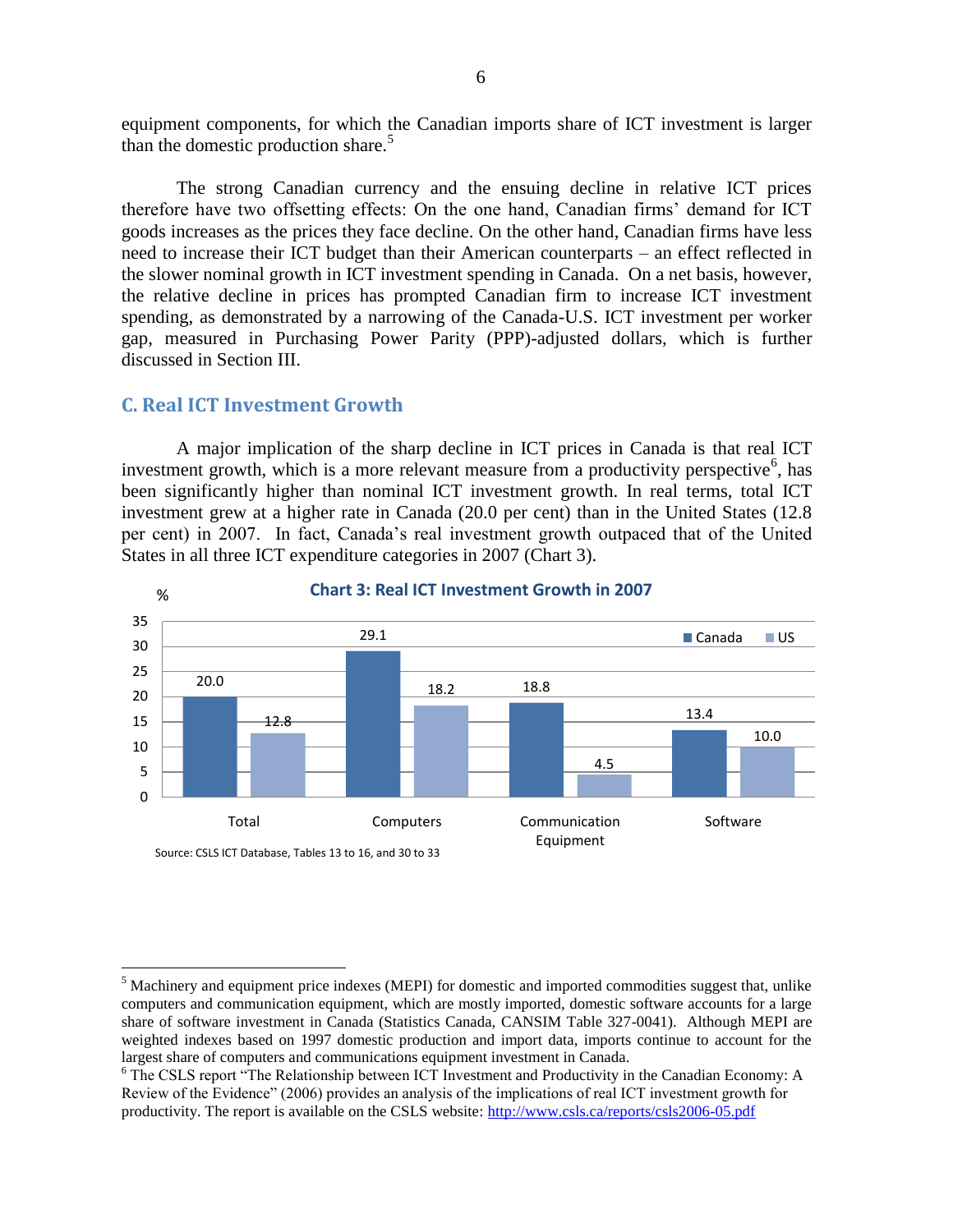#### **D. Nominal Growth in ICT Investment per Worker**

Nominal growth in ICT investment per worker<sup>7</sup> in Canada  $(4.2$  per cent) remained lower than in the United States (7.2 per cent) in 2007. Nominal growth in investment per worker in all ICT components remained positive in 2007 for both Canada and the United States. However, Canada continued to lag behind the United States in the computer and software components (Chart 4).

The average annual growth in nominal ICT investment per worker between 2000 and 2007 in Canada remained negative, due to the negative growth (-3.9 per cent annually, on average) in investment per worker in communication equipment (Table 1). Average annual growth in total ICT investment per worker in the United States was positive between 2000 and 2007, due to positive growth in nominal software investment per worker, coupled with the sustained increase of the software share in total ICT investment during this period. In fact, the share of ICT investment spending going to software increased by 10.3 percentage points for the United States, and by 5.3 percentage points for Canada over the 2000-2007 period (Table 2).

In the computers component, nominal growth in investment per worker in Canada was positive between 2000 and 2007, with an annual average of 0.3 per cent, contrary to that of the United States, which declined at an average annual rate of 1.5 per cent (Table 1).



 $7$  The number of workers in the business sector for Canada has been revised in this report. It is now calculated as all NAICS industries excluding Health care and social assistance [62], Educational services [61] and Public administration [91]. In previous reports, the figure was taken from Statistics Canada's Productivity Accounts datasets, where the business sector included some health, education or public administration workers. As a result, the number of business sector workers had previously been higher, thus artificially lowering Canadian investment per worker figures relative to the United States figures, which have always been computed using a NAICS-based worker count. For instance, with the revised (NAICS-based) number of workers, Canadian ICT investment per worker relative to that of the United States in 2006, calculated in a common currency, is 3.7 percentage points higher than obtained using the Productivity Accounts-based number of workers.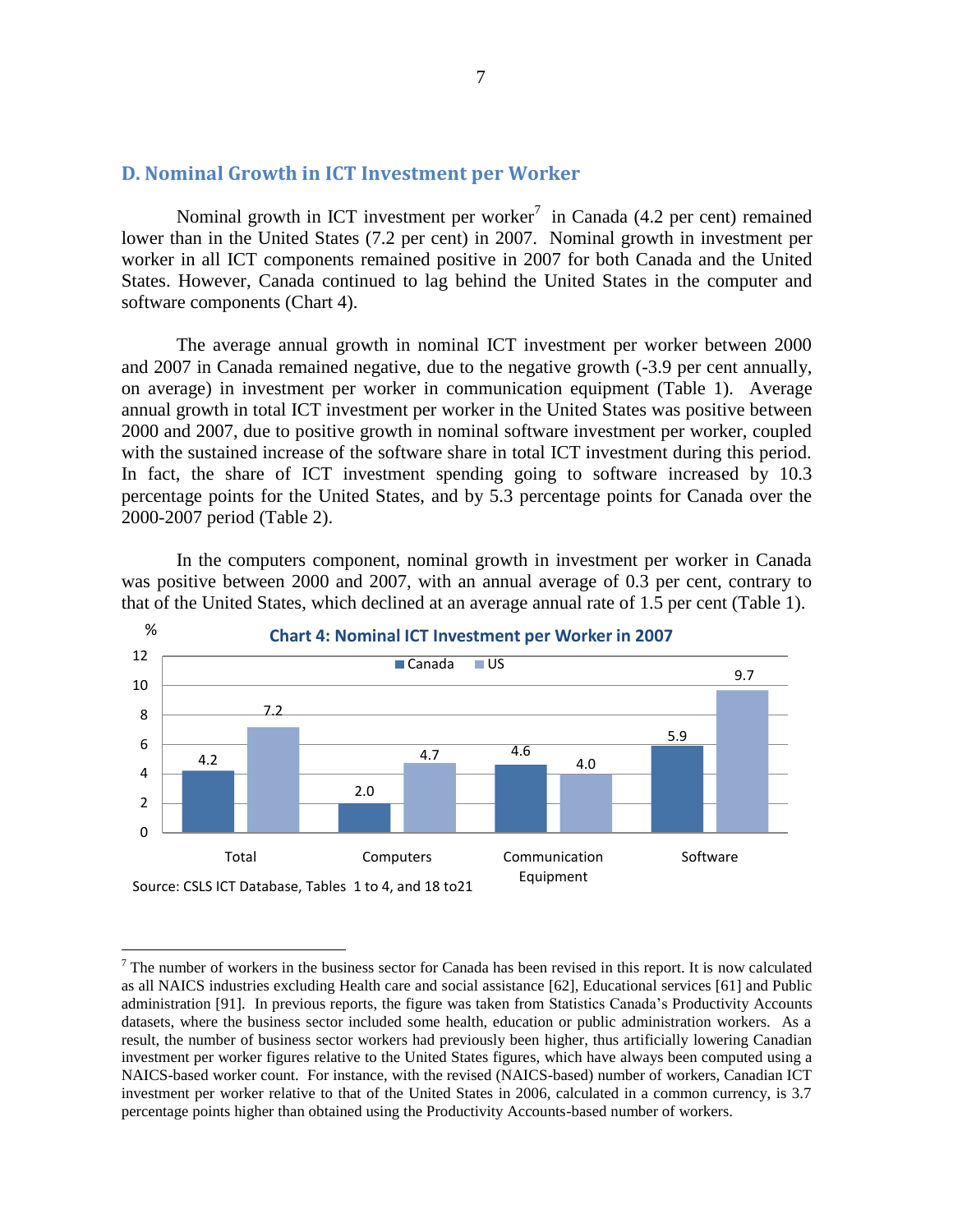# **E. Real Growth in ICT Investment per Worker**

While the United States continued to outpace Canada in terms of nominal ICT investment per worker growth in 2007, Canada performed better in terms of real growth in ICT investment per worker. In fact, ICT investment per worker measured in real dollars, increased by 17.5 per cent in Canada in 2007, compared to 11.9 per cent in the United States. Real investment per worker increased at a higher rate in Canada than in the United States in all ICT expenditure categories in 2007 (Chart 5).



Canada's real ICT investment per worker increased at a higher average annual rate (7.7 per cent) than that of the United States (6.2 per cent) between 2000 and 2007 (Table 1).

|                                                                                   | Canada                                                               |                  |           |                 | <b>United States</b> |                  |           |          |
|-----------------------------------------------------------------------------------|----------------------------------------------------------------------|------------------|-----------|-----------------|----------------------|------------------|-----------|----------|
|                                                                                   | Communication                                                        |                  |           |                 | Communication        |                  |           |          |
|                                                                                   | Total                                                                | <b>Computers</b> | Equipment | <b>Software</b> | Total                | <b>Computers</b> | Equipment | Software |
|                                                                                   | ICT Investment as a share of GDP (level and percentage point change) |                  |           |                 |                      |                  |           |          |
| 2000                                                                              | 3.2                                                                  | 1.1              | 0.9       | 1.2             | 5.2                  | 1.3              | 1.6       | 2.3      |
| 2006                                                                              | 2.5                                                                  | 0.9              | 0.5       | 1.0             | 3.8                  | 0.9              | 0.9       | 2.0      |
| 2007                                                                              | 2.5                                                                  | 0.9              | 0.5       | 1.1             | 3.9                  | 0.9              | 0.9       | 2.1      |
| △ 2000-2007                                                                       | $-0.7$                                                               | $-0.2$           | $-0.4$    | $-0.1$          | $-1.3$               | $-0.4$           | $-0.7$    | $-0.2$   |
| Δ 2007                                                                            | 0.0                                                                  | 0.0              | 0.0       | 0.0             | 0.1                  | 0.0              | 0.0       | 0.1      |
| ICT Investment as a share of Total Investment (level and percentage point change) |                                                                      |                  |           |                 |                      |                  |           |          |
| 2000                                                                              | 20.1                                                                 | 6.9              | 5.7       | 7.5             | 32.5                 | 8.2              | 10.1      | 14.3     |
| 2006                                                                              | 15.5                                                                 | 5.6              | 3.4       | 6.5             | 27.6                 | 6.3              | 6.7       | 14.6     |
| 2007                                                                              | 15.9                                                                 | 5.6              | 3.5       | 6.8             | 27.9                 | 6.2              | 6.6       | 15.1     |
| Δ 2000-2007                                                                       | $-4.2$                                                               | $-1.2$           | $-2.2$    | $-0.7$          | $-4.6$               | $-2.0$           | $-3.5$    | 0.9      |
| Δ 2007                                                                            | 0.4                                                                  | 0.0              | 0.1       | 0.3             | 0.4                  | $-0.1$           | $-0.1$    | 0.5      |
| ICT Component Share of Total ICT Investment (level and percentage point change)   |                                                                      |                  |           |                 |                      |                  |           |          |
| 2000                                                                              |                                                                      | 34.1             | 28.5      | 37.4            |                      | 25.2             | 30.9      | 43.9     |
| 2006                                                                              |                                                                      | 36.2             | 21.8      | 42.0            |                      | 22.8             | 24.3      | 52.9     |
| 2007                                                                              |                                                                      | 35.5             | 21.8      | 42.7            |                      | 22.2             | 23.6      | 54.1     |
| Δ 2000-2007                                                                       |                                                                      | 1.3              | $-6.6$    | 5.3             |                      | $-3.0$           | $-7.3$    | 10.3     |
| Δ 2007                                                                            |                                                                      | $-0.8$           | 0.1       | 0.7             |                      | $-0.5$           | $-0.7$    | 1.2      |
| Source: CSLS ICT Database, Summary Tables                                         |                                                                      |                  |           |                 |                      |                  |           |          |

| Table 2: Current Dollar ICT Investment Shares in the Business Sector in Canada and the United States, 2000-2007 |  |  |
|-----------------------------------------------------------------------------------------------------------------|--|--|
|                                                                                                                 |  |  |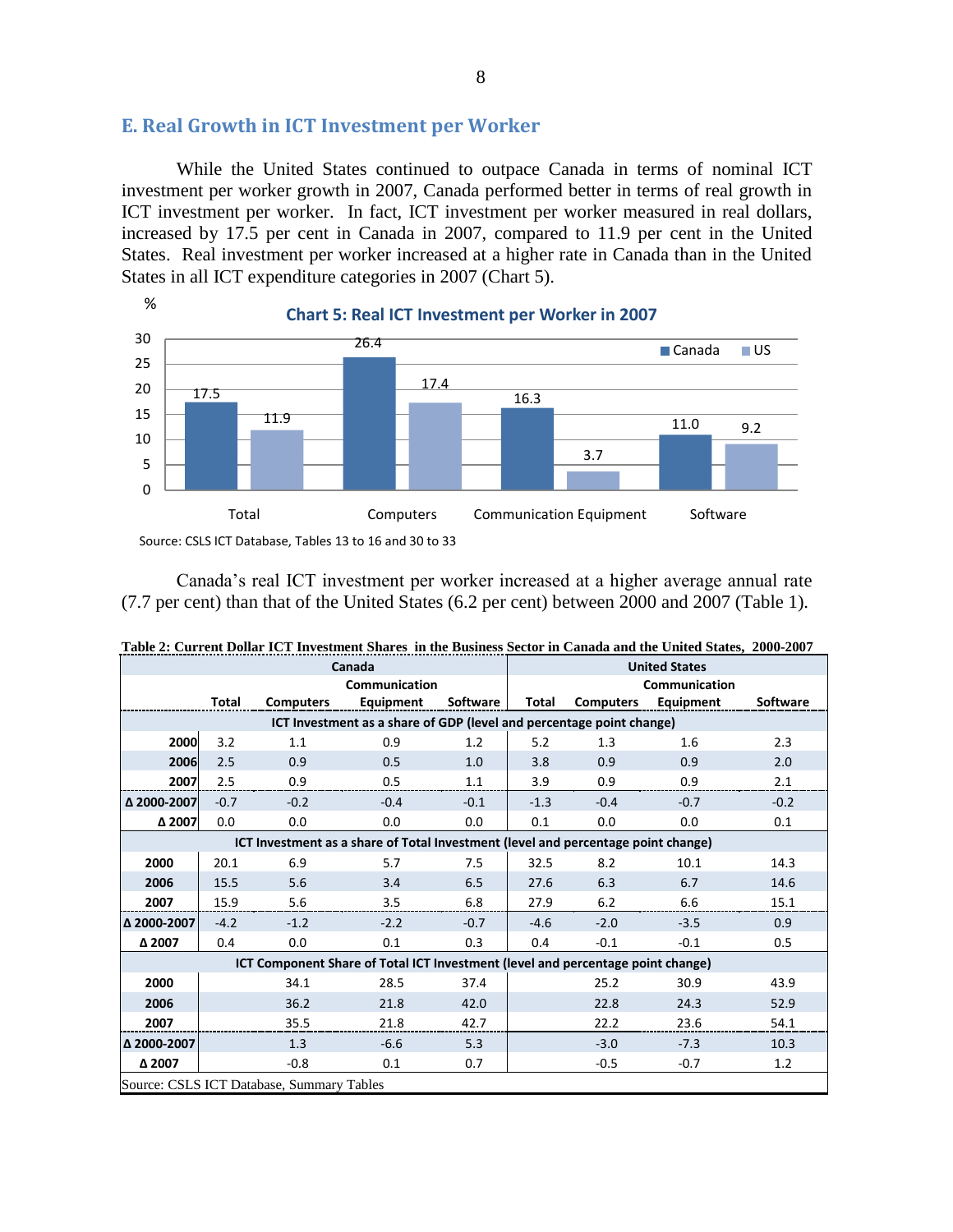#### **F. ICT Investment Shares in Nominal Business Sector GDP**

In 2007, ICT investment as a share of nominal GDP in the business sector was largely unchanged across all components for both Canada and the United States. A large ICT investment share gap remained between Canada, where ICT investment accounted for 2.5 per cent of business sector GDP in 2007, and the United States, where the ICT investment share was 3.9 per cent of business sector GDP (Table 2).

Between 2000 and 2007, ICT investment as a share of nominal business sector GDP declined by 0.7 percentage points in Canada and by 1.3 percentage points in the United States, as ICT investment growth fell short of GDP growth in both economies.

#### **G. ICT Investment Shares in Total Nominal Investment**

ICT investment as a share of total investment increased by 0.4 percentage points in both Canada and the United States in 2007, but remained at a higher level in the United States (27.9 per cent) than in Canada (15.9 per cent) (Table 2). In the United States, the negative growth in computers and communication equipment investment shares of total investment was offset by a growth in investment in the software component, which accounted for 54.1 per cent of all ICT spending in the United States business sector in 2007.

#### **III. Canada-U.S. ICT Investment Gap**

In 2007, the Canada-United States ICT investment gap narrowed in terms of nominal PPP-adjusted ICT investment per worker, and in terms of nominal investment share of total investment (Chart 6). In particular, measured in a common currency, ICT investment per worker in Canada as a proportion of that of the United States has increased by 10.8 percentage points between 2000 and 2007 (Table 3). This relative increase in ICT investment spending was likely fuelled by the sharper decrease in ICT prices for Canada during these years.

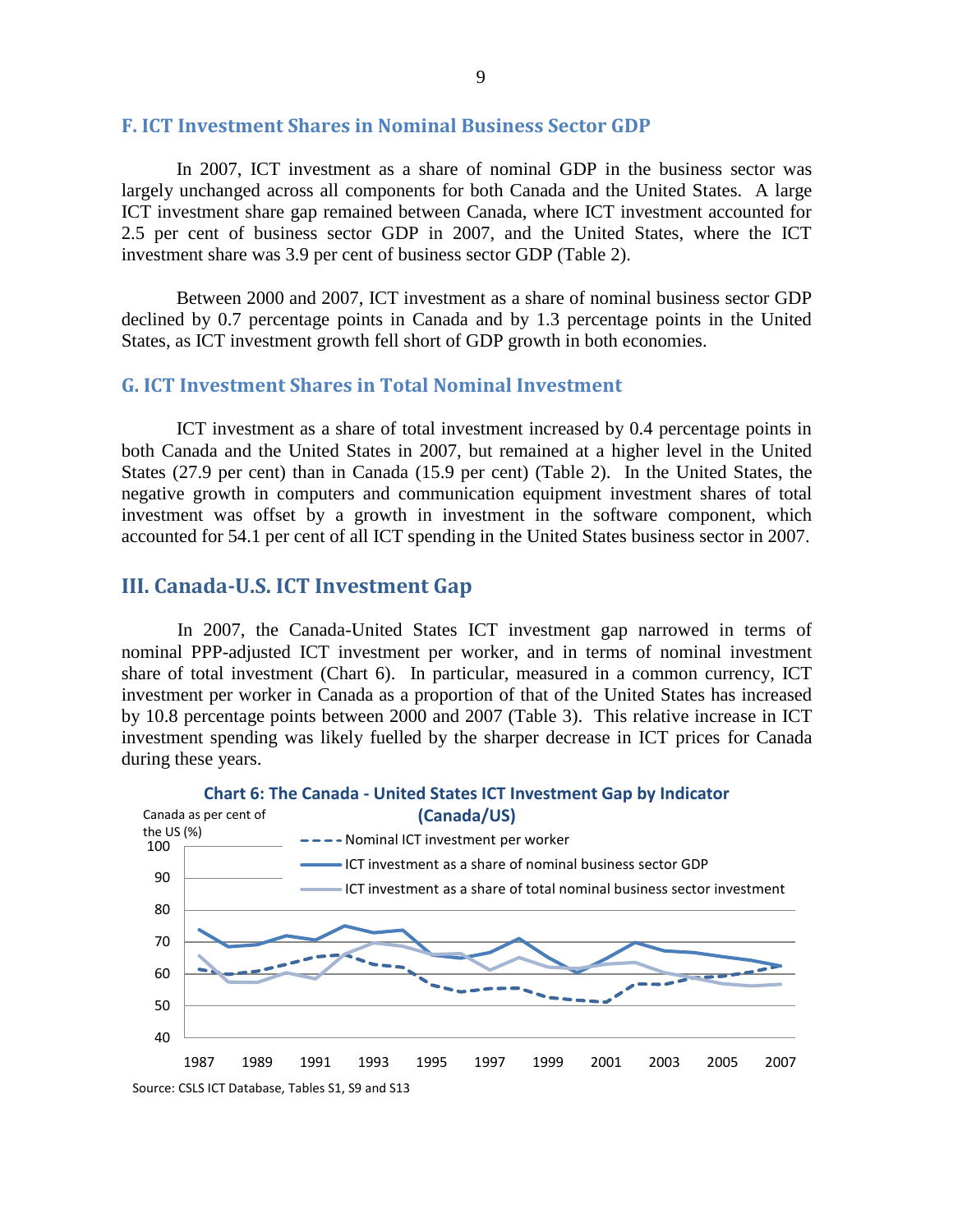ICT investment as a share of nominal business sector GDP in Canada relative to that of the United States declined steadily since 2002 (Chart 6). In 2007, it fell by 1.7 percentage points to 62.5 per cent of that of the United States (Table 3). This decline is a reflection of both a slower growth in nominal ICT investment spending in Canada (6.4 per cent) relative to the United States (8.0 per cent), and a higher growth rate of nominal GDP in Canada (5.9 percent) relative to the United States (4.5 per cent) in 2007.

|                                                                                                                                                    | <b>Total</b> | <b>Computers</b> | <b>Communication Equipment</b> | <b>Software</b> |  |  |  |
|----------------------------------------------------------------------------------------------------------------------------------------------------|--------------|------------------|--------------------------------|-----------------|--|--|--|
| Nominal ICT investment per worker in Canada as a share of Nominal ICT investment per worker in the United States,<br>PPP adjusted <sup>8</sup> (%) |              |                  |                                |                 |  |  |  |
|                                                                                                                                                    |              |                  |                                |                 |  |  |  |
| 2000                                                                                                                                               | 51.8         | 70.2             | 47.7                           | 44.2            |  |  |  |
| 2006                                                                                                                                               | 60.7         | 96.5             | 54.2                           | 48.2            |  |  |  |
| 2007                                                                                                                                               | 62.6         | 99.8             | 58.0                           | 49.4            |  |  |  |
| Percentage points change                                                                                                                           |              |                  |                                |                 |  |  |  |
| △ 2000-2007                                                                                                                                        | 10.8         | 29.6             | 10.2                           | 5.2             |  |  |  |
| Δ 2007                                                                                                                                             | 2.0          | 3.3              | 3.7                            | 1.2             |  |  |  |
| ICT investment as a share of Nominal GDP in Canada as a proportion of that of the United States (%)                                                |              |                  |                                |                 |  |  |  |
| 2000                                                                                                                                               | 60.4         | 81.7             | 55.6                           | 51.5            |  |  |  |
| 2006                                                                                                                                               | 64.3         | 102.3            | 57.5                           | 51.1            |  |  |  |
| 2007                                                                                                                                               | 62.5         | 99.6             | 57.9                           | 49.3            |  |  |  |
| Percentage points change                                                                                                                           |              |                  |                                |                 |  |  |  |
| △ 2000-2007                                                                                                                                        | 2.2          | 17.9             | 2.3                            | $-2.1$          |  |  |  |
| △ 2007                                                                                                                                             | $-1.7$       | $-2.7$           | 0.4                            | $-1.7$          |  |  |  |
| ICT investment as a share of Nominal Total Investment in Canada as a proportion of that of the United States (%)                                   |              |                  |                                |                 |  |  |  |
| 2000                                                                                                                                               | 61.7         | 83.6             | 56.8                           | 52.6            |  |  |  |
| 2006                                                                                                                                               | 56.2         | 89.5             | 50.3                           | 44.7            |  |  |  |
| 2007                                                                                                                                               | 56.8         | 90.5             | 52.5                           | 44.8            |  |  |  |
| Percentage points change                                                                                                                           |              |                  |                                |                 |  |  |  |
| △ 2000-2007                                                                                                                                        | $-4.9$       | 6.9              | $-4.3$                         | $-7.8$          |  |  |  |
| Δ 2007                                                                                                                                             | 0.6          | 1.0              | 2.3                            | 0.1             |  |  |  |
| Source: CSLS ICT Database, Summary Tables                                                                                                          |              |                  |                                |                 |  |  |  |

**Table 3: Canada-United States ICT Investment Gap in the Business Sector, 2006-2007**

The ICT investment share of total nominal investment in Canada as a proportion of that of the United States, which had also been steadily declining since 2002 (Chart 6), increased by 0.6 percentage points in 2007 (Table 3). This increase occurred despite a slower growth in nominal ICT investment spending in Canada relative to the United States, reflecting a higher growth in total investment spending in the United States (6.6 per cent) than in Canada (4.0 per cent) in 2007.

Nominal PPP-adjusted ICT investment per worker in Canada steadily increased relative to the United States between 2003 and 2007 (Chart 6) but remained at a relatively low level (62.6 per cent of that of the United States) in 2007, with negative consequences

<sup>8</sup> Using exchange rate-adjusted figures, ICT investment per worker in Canada as a share of ICT investment per worker in the United States was 60.0 per cent in 2007, or 2.6 percentage point lower than the ratio obtained by using PPP-adjusted figures. The ratio decreases by 4.3 per cent for computers, 2.6 per cent for communication equipment and 2.1 per cent for software.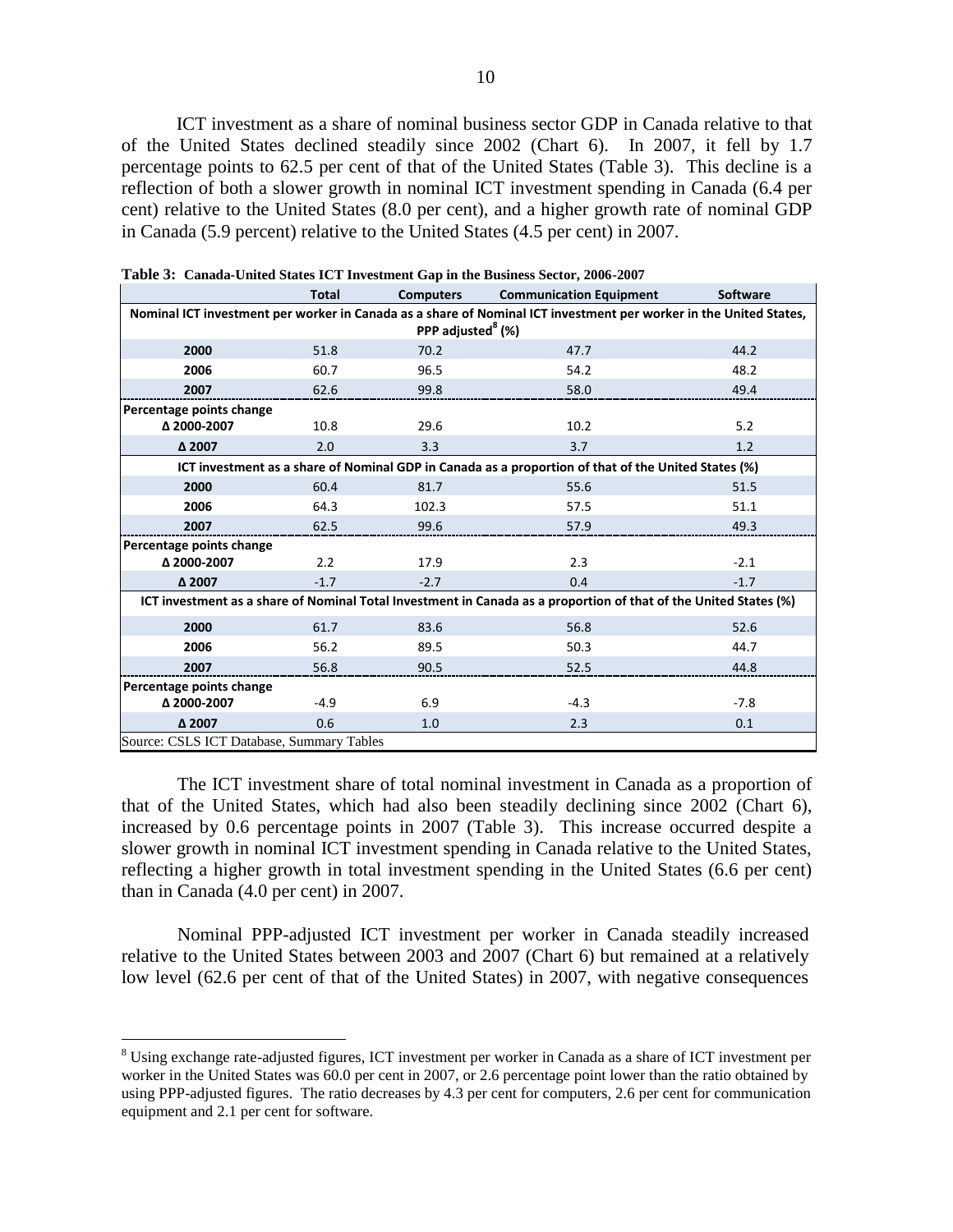for productivity growth. Some insight for policymaking may be provided by a further analysis of ICT investment per worker by ICT component.



The ICT investment gap in the computer ICT component has nearly disappeared in 2007, with Canada being nearly at the same level as the United States in terms of nominal PPP-adjusted investment per worker, and in terms of investment as a share of nominal business sector GDP (Chart 7).<sup>9</sup>

Measured in the same currency, nominal computer investment per worker in Canada as a proportion of that of United States increased by 29.6 percentage points between 2000 and 2007, partly driven by the relative decline in computer prices in Canada (Table 3).

<sup>&</sup>lt;sup>9</sup> ICT component shares presented in this report are based on the most recent Statistics Canada data, which has been revised since the completion of previous issues of this report (see footnote 3). The narrowing of the Canada-U.S. computer investment per worker gap based on newly revised data is more significant than stated in previous reports. Although the revisions decreased the Canada-U.S. ICT investment per worker gap by 0.8 percentage point in 2006, the difference was more significant by component. The shift *decreased* the computer investment per worker gap by 17.1 percentage points, *increased* the communication equipment investment per worker gap by 17.1 percentage points, and *increased* the software investment per worker gap by 1.2 percentage points. Furthermore, using the NAICS-based number of workers instead of the Productivity Accounts-based number (explained in footnote 7) resulted in an additional 3.8 percentage point *decrease* in the Canada-U.S. ICT investment per worker gap in 2006. The *decrease* in the investment per worker gap by ICT component, attributable to the change in number of workers was 4.6 percentage points for computers, 4.5 percentage points for communication equipment and 3.1 percentage points for software in 2006.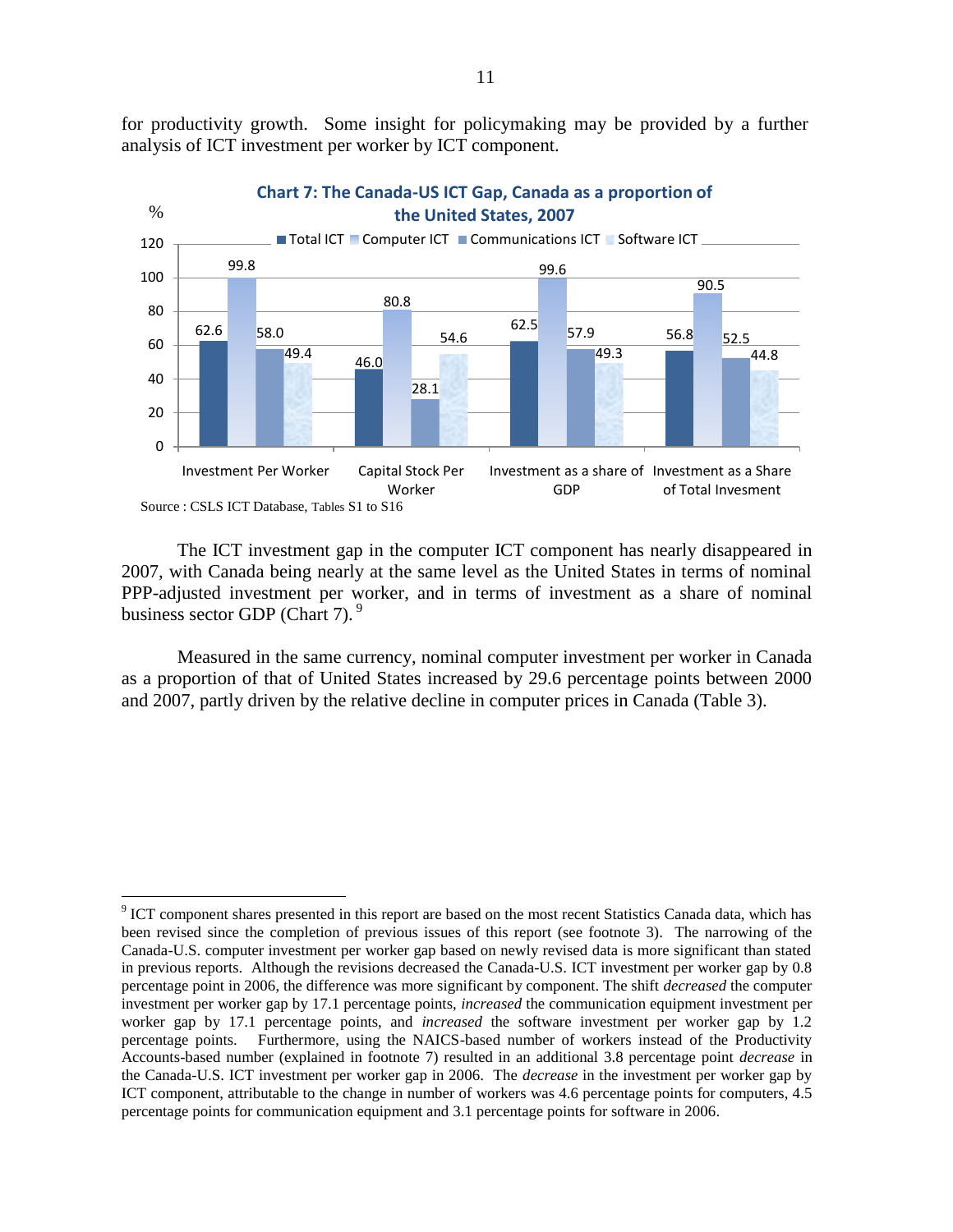

The Canada-U.S. ICT investment gap in communication equipment was slightly smaller in 2007. Measured in a common currency, communication equipment spending per worker in Canada as proportion of the United States level increased by 3.7 percentage points in 2007, but remained at a low level of 58.0 per cent (Chart 8).

Investment in communication equipment as a share of total nominal investment in Canada increased by 2.3 percentage points to reach 52.5 per cent of that of the United States (Chart 10), while investment in communication equipment as a share of nominal business sector GDP in Canada increased by 0.4 percentage points to 57.9 percent of the United States level (Table 3).



Source: CSLS ICT Database, Tables S9 to S12

The Canada-U.S. ICT investment gap remained the largest in the software component, using all three measures. In 2007, PPP-adjusted ICT investment per worker in the software sector was only 49.4 per cent of that of the United States (Chart 8), investment in software as a share of business sector GDP in Canada as a proportion of that of the